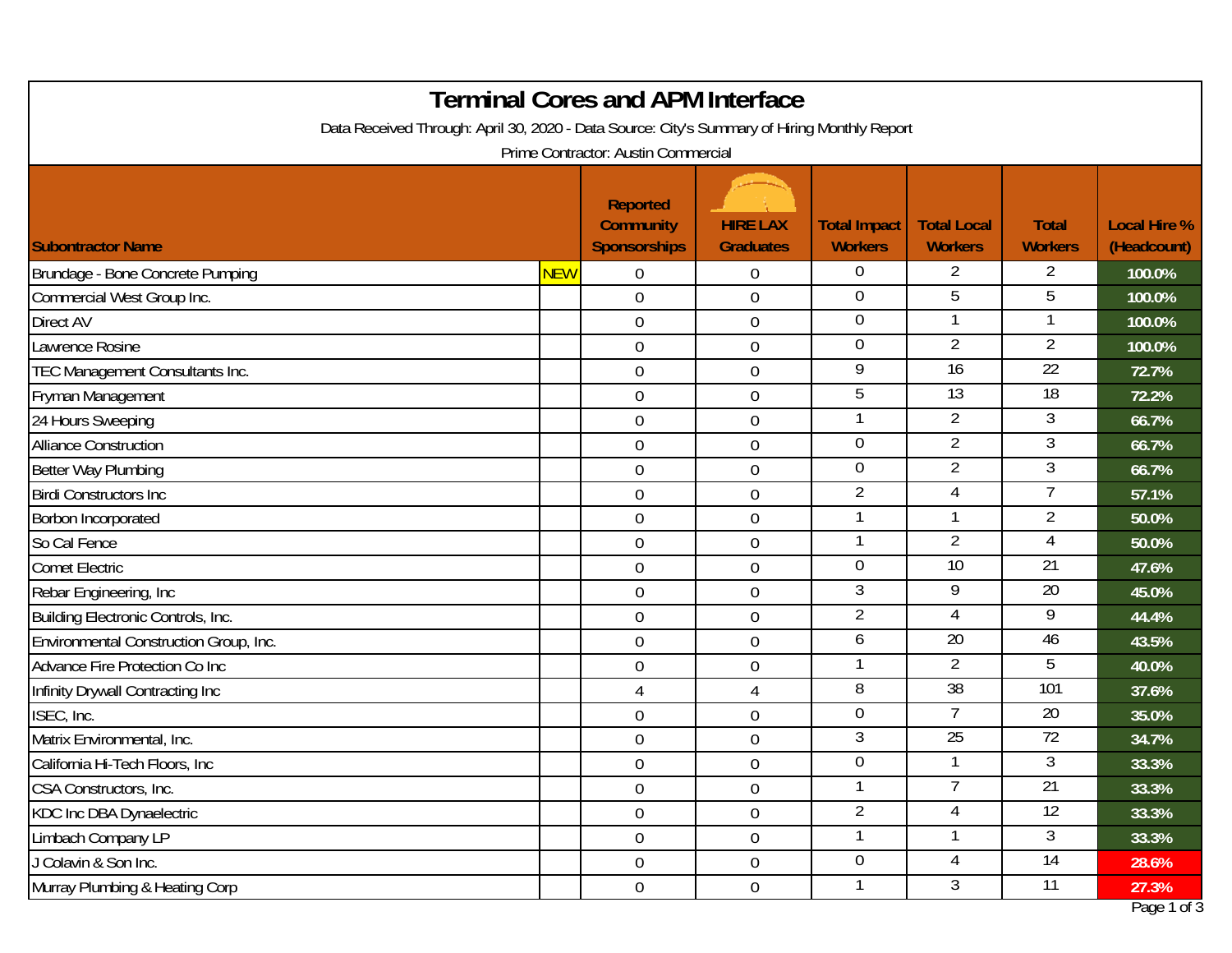| <b>Terminal Cores and APM Interface</b>                                                      |            |                                                            |                                     |                                       |                                      |                                |                                    |  |  |
|----------------------------------------------------------------------------------------------|------------|------------------------------------------------------------|-------------------------------------|---------------------------------------|--------------------------------------|--------------------------------|------------------------------------|--|--|
| Data Received Through: April 30, 2020 - Data Source: City's Summary of Hiring Monthly Report |            |                                                            |                                     |                                       |                                      |                                |                                    |  |  |
| Prime Contractor: Austin Commercial                                                          |            |                                                            |                                     |                                       |                                      |                                |                                    |  |  |
| <b>Subontractor Name</b>                                                                     |            | <b>Reported</b><br><b>Community</b><br><b>Sponsorships</b> | <b>HIRE LAX</b><br><b>Graduates</b> | <b>Total Impact</b><br><b>Workers</b> | <b>Total Local</b><br><b>Workers</b> | <b>Total</b><br><b>Workers</b> | <b>Local Hire %</b><br>(Headcount) |  |  |
| <b>CMZ</b> Excavation Inc                                                                    | <b>NEW</b> | $\overline{0}$                                             | $\mathbf 0$                         | $\overline{0}$                        |                                      | 4                              | 25.0%                              |  |  |
| Traffic Management Inc                                                                       |            | $\mathbf 0$                                                | $\boldsymbol{0}$                    |                                       |                                      | $\overline{16}$                | 25.0%                              |  |  |
|                                                                                              |            | $\overline{0}$                                             | $\boldsymbol{0}$                    | $\overline{0}$                        | $\overline{7}$                       | 29                             | 24.1%                              |  |  |
| <b>Control Air Conditioning Corporation</b><br>CSI Electrical Contractors, Inc.              | <b>NEW</b> | $\mathbf 0$                                                | $\mathbf 0$                         | $\overline{0}$                        | $\overline{2}$                       | $\overline{9}$                 | 22.2%                              |  |  |
|                                                                                              |            | $\overline{0}$                                             | $\boldsymbol{0}$                    |                                       |                                      | 32                             | 21.9%                              |  |  |
| Perez Construction Group, Inc.<br>ConnorP81, Inc.                                            |            | $\overline{0}$                                             | $\mathbf 0$                         | $\overline{0}$                        |                                      | 5                              | 20.0%                              |  |  |
| P S 1 3 G Inc dba Partition Specialties                                                      |            | $\overline{0}$                                             | $\boldsymbol{0}$                    | $\overline{0}$                        |                                      | $\overline{5}$                 | 20.0%                              |  |  |
| Service Connected II Inc DBA SC Building Ma                                                  |            | $\mathbf 0$                                                | $\mathbf 0$                         | $\overline{0}$                        |                                      | 5                              | 20.0%                              |  |  |
| Streamline Fire Protection, Inc.                                                             |            | $\overline{0}$                                             | $\boldsymbol{0}$                    |                                       | $\overline{2}$                       | 10                             | 20.0%                              |  |  |
| Elite Line Services Inc                                                                      |            | $\overline{0}$                                             | $\mathbf 0$                         |                                       | 3                                    | 16                             | 18.8%                              |  |  |
| Rosendin Electric, Inc.                                                                      |            | $\overline{0}$                                             | $\boldsymbol{0}$                    | 4                                     | $\overline{15}$                      | 87                             | 17.2%                              |  |  |
| Jones Sign Co, Inc.                                                                          |            | $\overline{0}$                                             | $\mathbf 0$                         |                                       |                                      | 6                              | 16.7%                              |  |  |
| Xcel Mechanical Systems, Inc                                                                 |            | $\overline{0}$                                             | $\mathbf 0$                         | $\theta$                              |                                      | 6                              | 16.7%                              |  |  |
| <b>Brandsafway Services</b>                                                                  |            | $\overline{0}$                                             | $\mathbf 0$                         | $\overline{0}$                        | 2                                    | $\overline{13}$                | 15.4%                              |  |  |
| <b>Western Industrial Contractors</b>                                                        |            | $\overline{0}$                                             | $\boldsymbol{0}$                    | $\overline{0}$                        |                                      |                                | 14.3%                              |  |  |
| ARB, Inc.                                                                                    |            | $\mathbf 0$                                                | $\boldsymbol{0}$                    | $\overline{2}$                        | $\overline{4}$                       | 34                             | 11.8%                              |  |  |
| Condon-Johnson & Associates, Inc                                                             |            | $\overline{0}$                                             | $\boldsymbol{0}$                    | $\overline{0}$                        | $\overline{2}$                       | $\overline{20}$                | 10.0%                              |  |  |
| Jordan Drywall Inc                                                                           |            | $\overline{0}$                                             | $\boldsymbol{0}$                    | $\overline{0}$                        |                                      | $\overline{11}$                | 9.1%                               |  |  |
| Bragg Investment Co Inc DBA Bragg Crane                                                      |            | $\overline{0}$                                             | $\mathbf 0$                         |                                       | 3                                    | $\overline{34}$                | 8.8%                               |  |  |
| Jezowski & Markel Contractors, Inc                                                           |            | $\mathbf 0$                                                | $\boldsymbol{0}$                    | $\overline{0}$                        |                                      | 16                             | 6.3%                               |  |  |
| Air Balance Co                                                                               |            | $\mathbf 0$                                                | $\boldsymbol{0}$                    | $\overline{0}$                        | $\mathbf 0$                          |                                | 0.0%                               |  |  |
| C Below, Inc.                                                                                |            | $\overline{0}$                                             | $\boldsymbol{0}$                    | $\overline{0}$                        | $\overline{0}$                       | 11                             | 0.0%                               |  |  |
| California Construction Labor Services                                                       |            |                                                            | 1                                   | $\overline{0}$                        | $\overline{0}$                       |                                | 0.0%                               |  |  |
| Cosco Fire Protection, Inc.                                                                  |            | $\overline{0}$                                             | $\boldsymbol{0}$                    | $\overline{0}$                        | $\overline{0}$                       | $7^{\circ}$                    | 0.0%                               |  |  |
| Fusion Sign & Design, Inc.                                                                   |            | $\overline{0}$                                             | $\boldsymbol{0}$                    | $\overline{0}$                        | $\Omega$                             | 4                              | 0.0%                               |  |  |
| <b>Ground Penetrating Radar Systems LLC</b>                                                  |            | $\overline{0}$                                             | $\boldsymbol{0}$                    | $\overline{0}$                        | $\overline{0}$                       | $\overline{2}$                 | 0.0%                               |  |  |
| L N A Concrete Estructures Inc                                                               |            | $\overline{0}$                                             | $\overline{0}$                      | $\overline{0}$                        | $\overline{0}$                       | $\overline{4}$                 | 0.0%                               |  |  |
| Mr Crane Inc                                                                                 |            | $\overline{0}$                                             | $\boldsymbol{0}$                    | $\overline{0}$                        | $\overline{0}$                       | 4                              | $9.0\%$ 2 of 3                     |  |  |